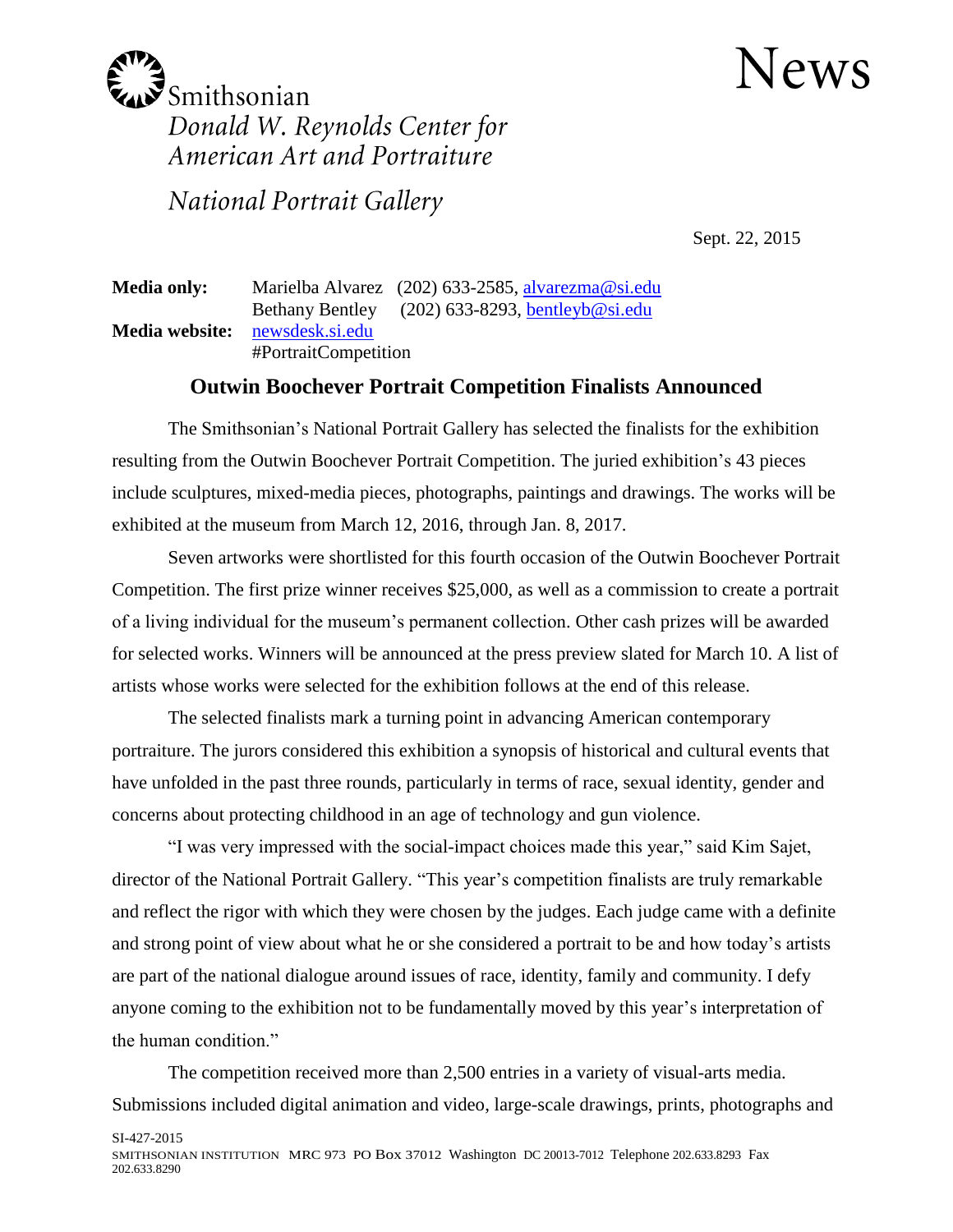textiles, as well as painted and sculpted portraits. It was open to artists working in the United States who had created portraits after Jan. 1, 2014, in any visual art form.

External jurors for the competition are Dawoud Bey, professor of art and a Distinguished College Artist at Columbia College in Chicago; Helen Molesworth, chief curator at MOCA LA; Jerry Saltz, senior art critic, *New York* magazine; and John Valadez, a LA based realist painter and muralist. National Portrait Gallery staff on the jury are Brandon Brame Fortune, chief curator, and Dorothy Moss, associate curator of painting and sculpture and competition director.

Held every three years, the Outwin Boochever Portrait Competition was made possible by benefactor Virginia Outwin Boochever (1920–2005), a former Portrait Gallery docent who volunteered at the Smithsonian's National Portrait Gallery for 19 years. Boochever also shared the museum's increasing interest in the important role that contemporary portraiture could play in the life of the gallery, as well as in heralding the museum's engagement with figurative art and portraiture in today's world.

The exhibition reveals that in this media age—where the "selfie" is part of the visual landscape—the art of portraiture is not only universal, it is thriving and evolving. The dazzling variety of media and diverse approaches to the exploration of "self" and "other" challenge the preconceived notions of portraiture and expand the limits of the imagination.

In addition, one exhibiting artist will win the People's Choice Award, which will be announced Sept. 20, 2016. In this part of the competition, visitors to the exhibition, both online and in the gallery, will be able to cast a vote for their favorite of the finalists.

The competition has accelerated the careers of participants. The winner of the first competition (2006), David Lenz, created a portrait of Eunice Kennedy Shriver for the museum's collection. Dave Woody, who was awarded the top prize for the second competition (2009), was commissioned to create a portrait of Alice Waters and Bo Gehring, whose video portrait won the third installation (2013), was commissioned to create a video portrait of Esperanza Spalding.

After the exhibition closes in Washington, D.C., for the first time it will travel to three host museums across the country from February 2017 through June 2018.

## **National Portrait Gallery**

The Smithsonian's National Portrait Gallery tells the multifaceted story of America through the individuals who have shaped its culture. Through the visual arts, performing arts and new media, the Portrait Gallery portrays poets and presidents, visionaries and villains, actors and